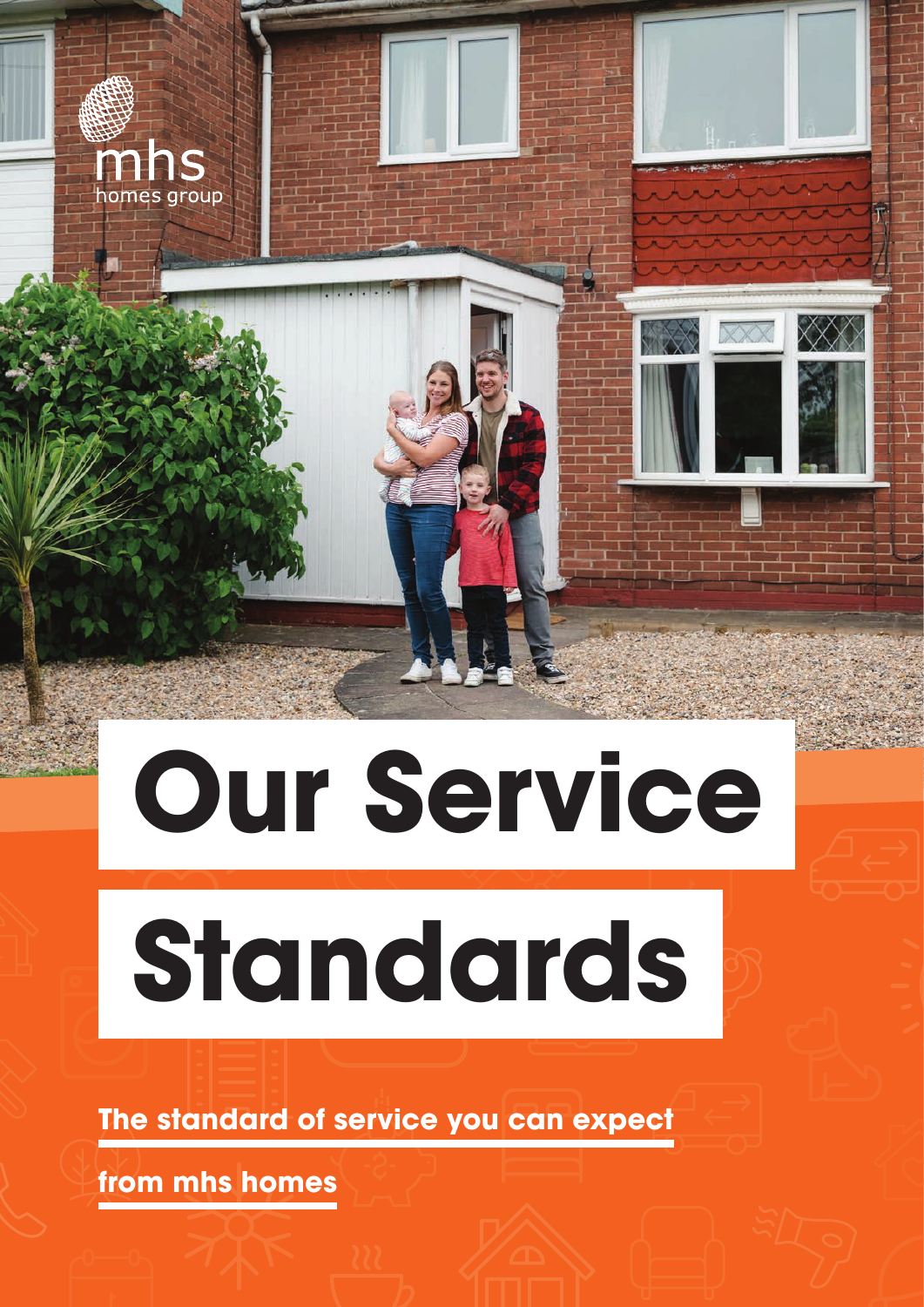### **Our Service**

## **Standards**

**If you know what you can expect from us, you can hold us to account if our service or behaviour fall short of** 

#### **your expectations.**

We have developed these standards in consultation with our customers so we can be sure that we're concentrating on what matters most to you.

#### **Our service standards are built around four key commitments to you:**

### Providing excellent customer service and

clear communication

Supporting you to maintain your home and tenancy

Looking after your home and estate and keeping you safe

Involving you and keeping you informed













 **We monitor our performance against these standards** 

 **so we can make sure we keep to them, and meet our** 

 **commitments to you.**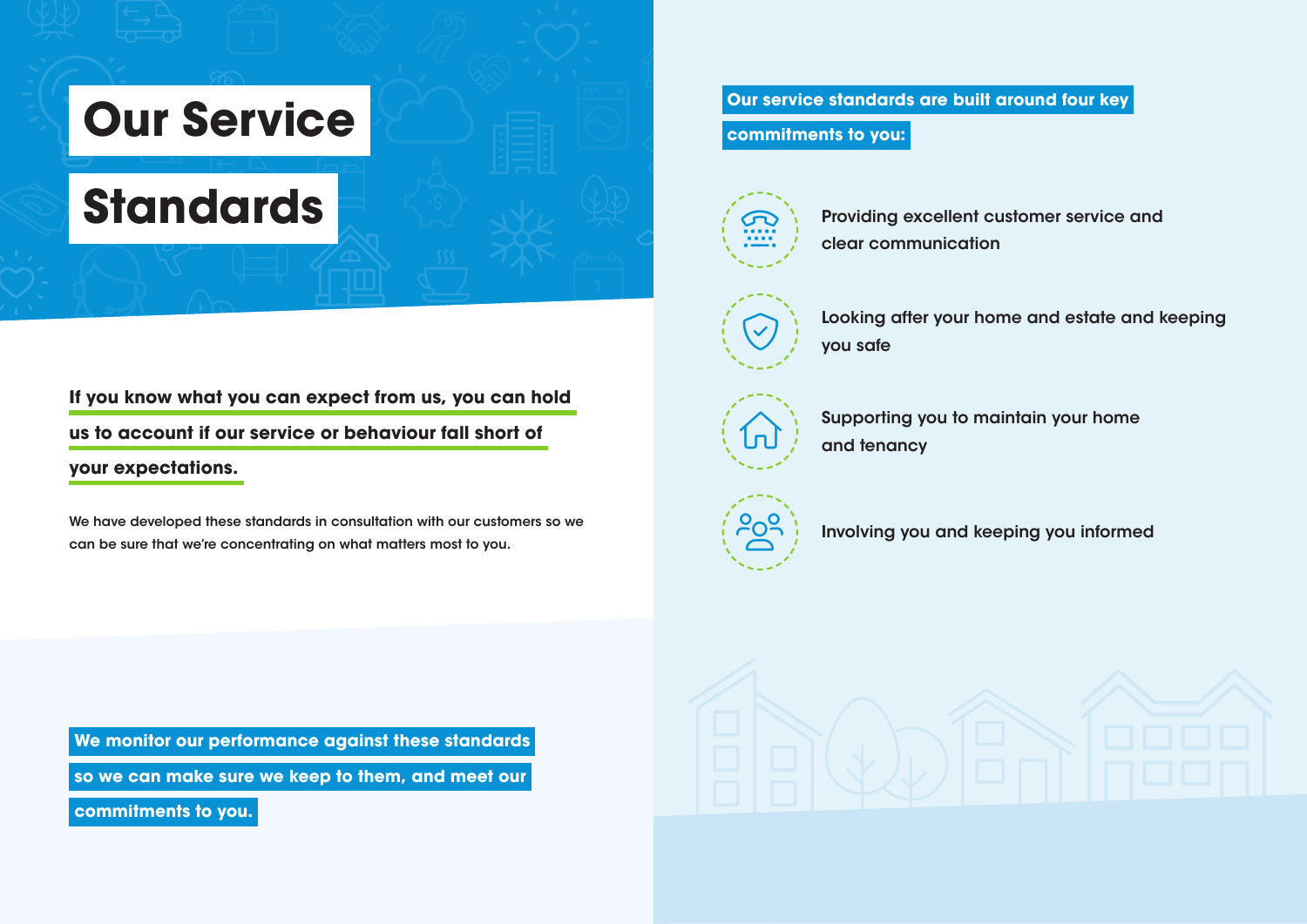#### **Providing excellent customer**

#### **service and clear communication.**

#### **We will:**

Make it easy for you to contact us, including; an online customer account, phone, email, social media, website, letter and face to face.

<u>(g)</u>

۴Ò

with when you get in touch.

Always provide the name of the person you're in contact

Introduce ourselves and show you our identification when we visit your home or meet you in person. We'll be respectful and courteous at all times.

Do everything we can to **keep appointments** we make, but if we have to rearrange it we'll call you, explain and make an alternative arrangement at your convenience.

Keep clear records of your contacts with us, so you only have to tell your story once.

Get back to you within three days when you contact us by email or letter.

Provide **fair treatment** for all our customers and will never discriminate.





Offer translation or interpretation support if you need it.



Deal with **enquiries promptly**. We aim to resolve your query at first contact but if we're unable to, we'll update you regularly to stop you having to chase us.



Make it easy for you make a **complaint** if things go wrong. We'll acknowledge your complaint within one working day and agree a resolution within seven working days. We'll keep you updated on its progress.







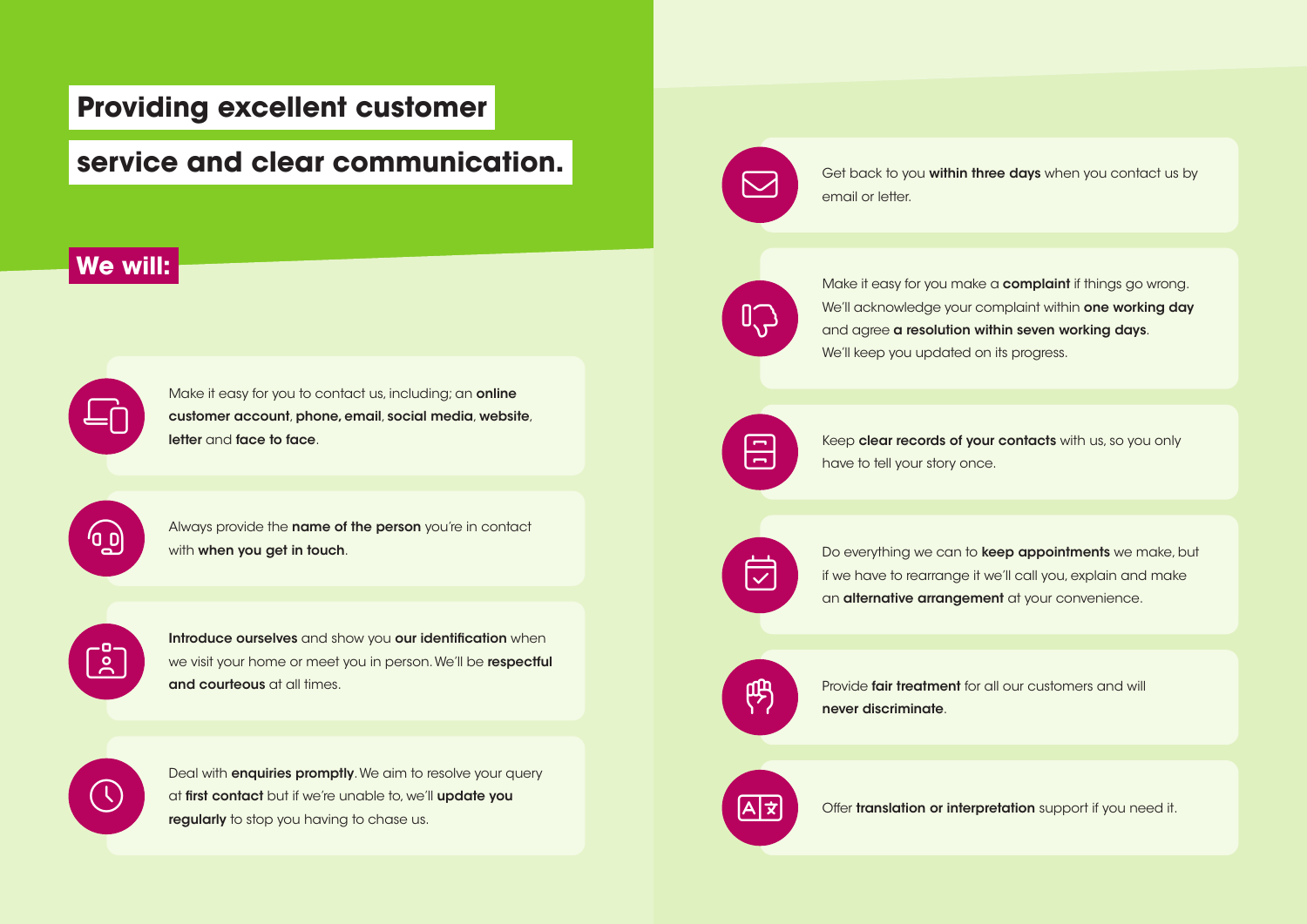#### **Looking after your home and**

#### **estate and keeping you safe.**

#### **We will:**

Make sure your property is clean and well maintained before you move into it.

Carry out **appropriate and timely safety checks** on our rented properties.

 $\mathcal{P}$ 

 $\sqrt[4]{10}$ 

Attend to an **emergency repair** on the same day, an urgent repair within **five days**, offer an appointment for a nonurgent repair at a date convenient to you.

Acknowledge reports of antisocial behaviour within one day and investigate within seven days. We have zero tolerance for hate crime and abuse.

بولكر

Where possible, complete your repair on the first visit. If we're not able to do this, we'll arrange to return at a **date** convenient to you.

 $\bigcirc$ 

Visit all neighbourhoods and estates regularly, seek your views when we're there and respond quickly to your enquiries.

Provide a high standard of caretaking and maintenance on your estate, and help keep your neighbourhood clean.

Work with communities and partners to tackle antisocial behaviour.



Respect your privacy and keep your personal information safe.







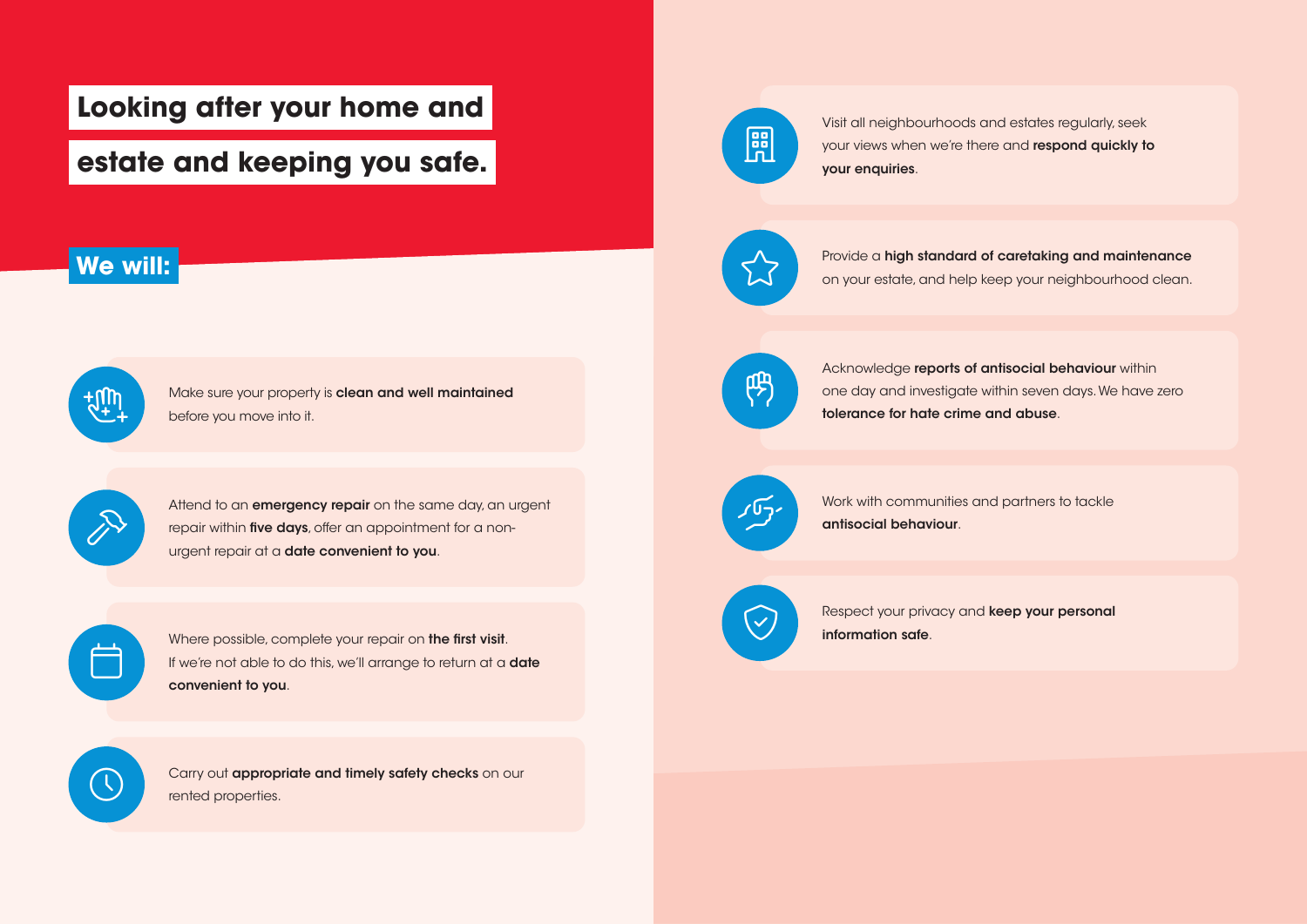### **Supporting you to maintain**

#### **your home and tenancy.**

#### **We will:**

 $E$ 

Work with you to provide tailored support if you have additional or specific needs.



Offer you **advice and support** if you get into debt, to help you to manage it and claim for any money or benefits that you may be entitled to.

برتابر

Work with other partner agencies to support you with any issues you have maintaining your tenancy or home ownership.

 $\Omega$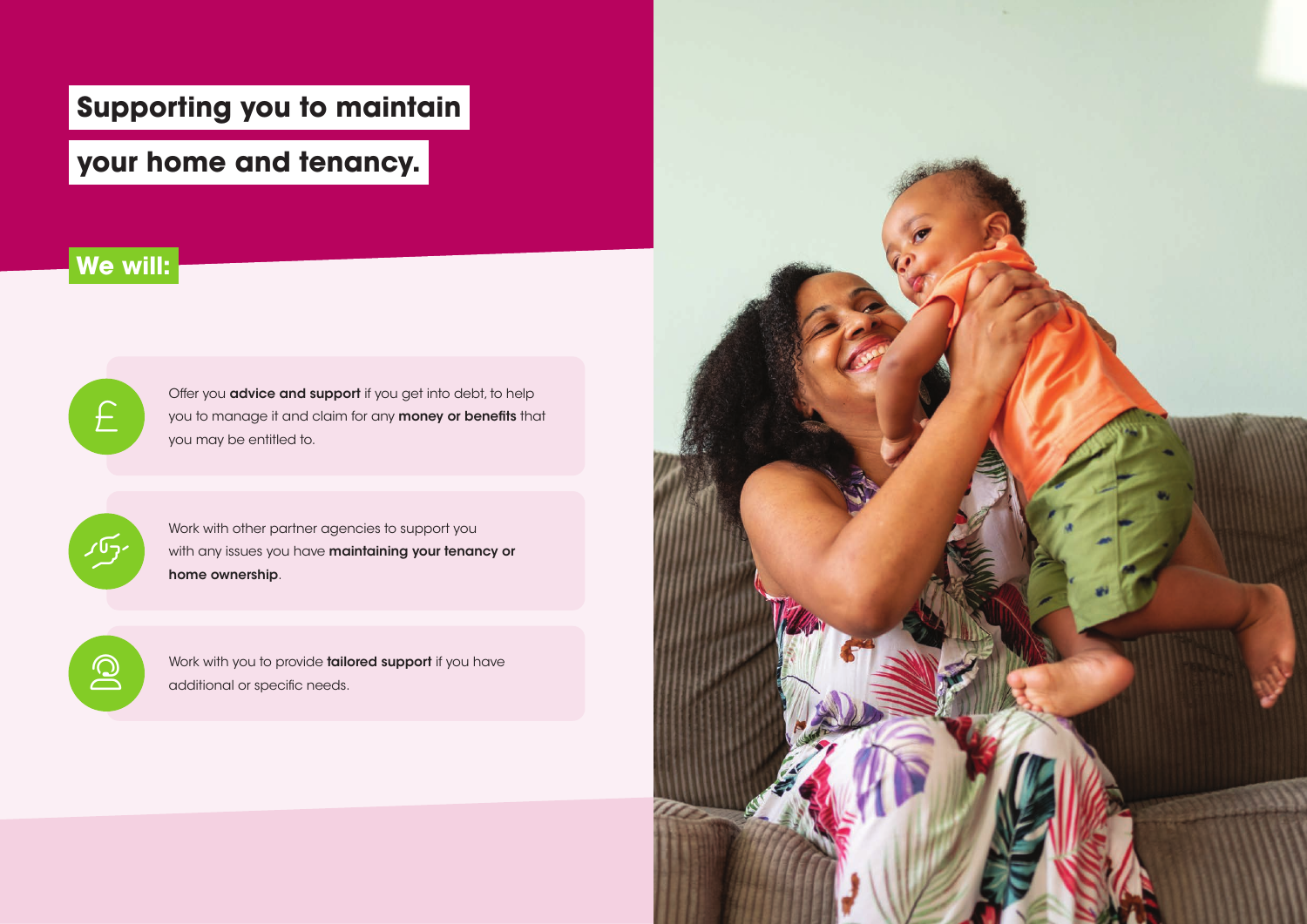#### **Involving you and keeping**

#### **you informed.**

#### **We will:**

 $\bigoplus$ 

 $\sum$ 

Give you regular opportunities to give us your feedback on the services we provide. You can be involved as much or as little as you like.

Check you're satisfied with the quality of our service with regular feedback opportunities, including an annual survey for all customers.

Use feedback methods that are accessible and suitable for all our customers, including online, face to face and over the phone. for all our customers, including online, face to face and over<br>the phone.

Expanding the United Solutions of the United States of the United States of the United States of the United States of the United States of the United States of the United States of the United States of the United States of services to you.

Tell you how we spend the money you pay through rent and how we provide good value for money.



#### Let you know how your feedback has shaped and improved



our services.